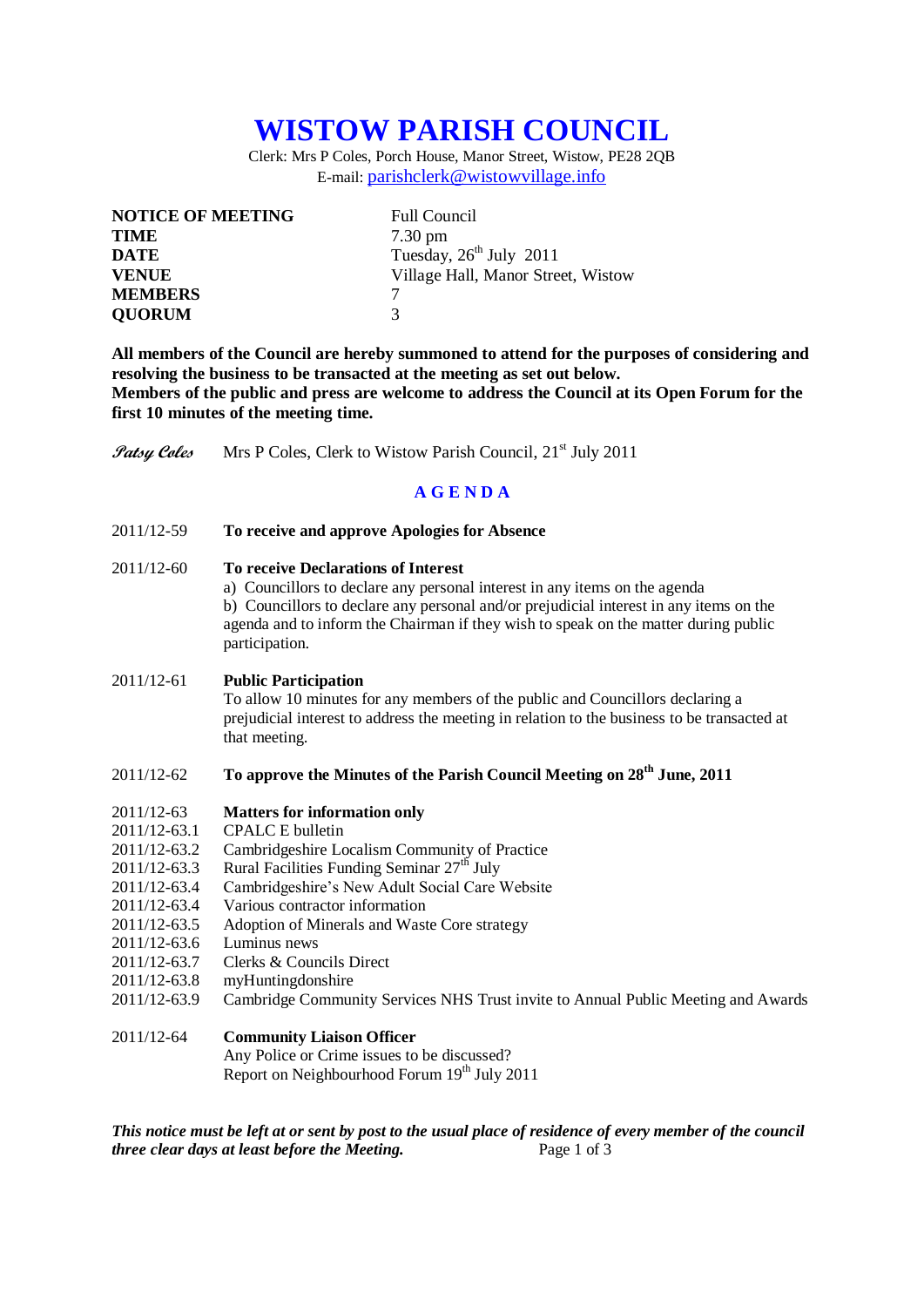## Page 2

| 2011/12-65                                 | To receive reports from County and District Councillors<br>Mr V Lucas, Mr P Bucknell, and Mr P Ward                                                                                                                                                                                                                                                                                                                                                                                                                                                                                                                                                                                                                                                                |
|--------------------------------------------|--------------------------------------------------------------------------------------------------------------------------------------------------------------------------------------------------------------------------------------------------------------------------------------------------------------------------------------------------------------------------------------------------------------------------------------------------------------------------------------------------------------------------------------------------------------------------------------------------------------------------------------------------------------------------------------------------------------------------------------------------------------------|
| 2011/12-66                                 | <b>Finance</b><br>a) to approve the Financial Statement<br>b) to approve payment of outstanding amounts :<br>Mrs P Coles - July salary (rates as per minute no. 8e<br>of the meeting dated the $15/12/09$ ) now paid quarterly<br>£ 152.49<br>c) to review cash flow and resolve anticipated issues<br>d) to complete and sign forms to open Cambridge BS account for 1 year at 2.45%.                                                                                                                                                                                                                                                                                                                                                                             |
| 2011/12-67<br>2011/12-67.1                 | Correspondence<br>Emails from Nikki Hades regarding broadband connection                                                                                                                                                                                                                                                                                                                                                                                                                                                                                                                                                                                                                                                                                           |
| 2011/12-68                                 | To consider any Planning Applications received<br>None received                                                                                                                                                                                                                                                                                                                                                                                                                                                                                                                                                                                                                                                                                                    |
| 2011/12-69<br>2011/12-69.1<br>2011/12-69.2 | Queen Elizabeth II Diamond Jubilee celebrations<br>Queen Elizabeth II Fields Challenge<br>Jubilee beacons                                                                                                                                                                                                                                                                                                                                                                                                                                                                                                                                                                                                                                                          |
| 2011/12-70                                 | Parish Plan Action Plan Working Parties Feedback and Updates<br>a-Traffic and Road Issues<br>Mr Bucknell/Mr Carter/Ms Robinson<br>Harris Lane, work to commence on $15th$ August on 5 and 6<br>Hedges at Wistow Toll, ongoing regarding who should cut the hedge on Ramsey side<br>Mrs Booth/Ms Robinson<br>b-Litter<br>Update<br>c- Countryside<br>Mr Carter/Dr Farrar<br>Drop in sessions for Local Access Forum and Rights of Way annual reports, 14 <sup>th</sup> July<br>d- Village Hall<br>Mrs Booth<br>Update<br>e- Maintenance Issues<br>Clerk<br>Progress on see saw panels<br>Gate at playground entrance<br>Picnic benches at the playground<br>Bus shelter roof leaking<br>Mr Bucknell was on risk assessment rota for July and Mr Williams for August |
| 2011/12-71                                 | Mrs Booth/Mr Bucknell<br>a- Grants<br>Rural Facilities Funding seminar 27 <sup>th</sup> July<br>b-Wistow Bridge<br>Mr Leigh/Mr Williams<br>Removal of one village sign and new road layout signs<br>$c -$ Allotments<br>A11<br>d - Parish Plan Review - Dr Farrar/Mr Bucknell/Ms Robinson<br>Results from Fun weekend and input from ACRE                                                                                                                                                                                                                                                                                                                                                                                                                          |
| 2011/12-72                                 | Items for the Wistow Warbler and Wistow Web site.<br>To inform Mr Williams and Dr Farrar of relevant articles and to discuss any<br>communication issues.                                                                                                                                                                                                                                                                                                                                                                                                                                                                                                                                                                                                          |

*This notice must be left at or sent by post to the usual place of residence of every member of the council three clear days at least before the Meeting.* Page 2 of 3